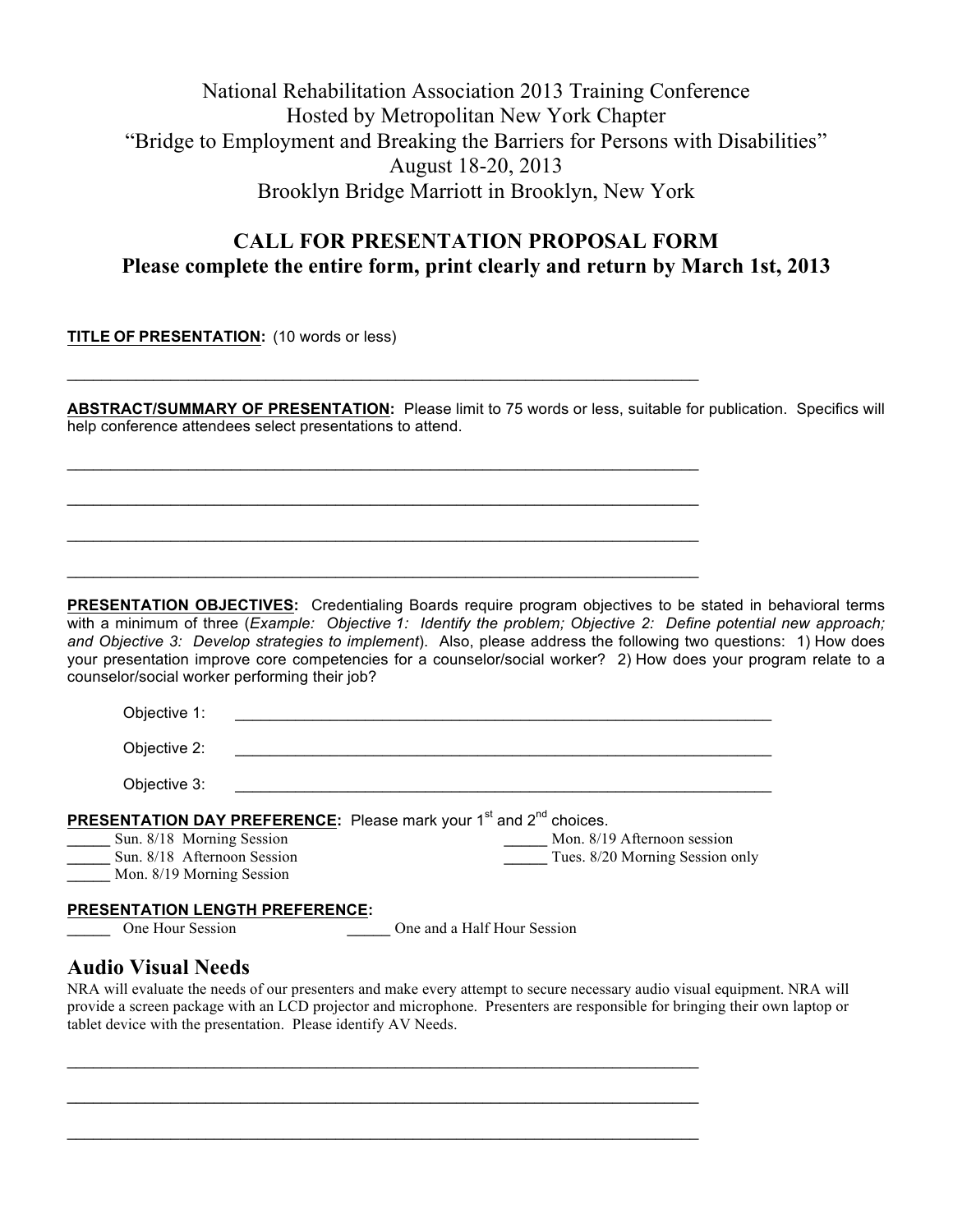# National Rehabilitation Association 2013 Training Conference Hosted by Metropolitan New York Chapter "Bridge to Employment and Breaking the Barriers for Persons with Disabilities" August 18-20, 2013 Brooklyn Bridge Marriott in Brooklyn, New York

# **CALL FOR PRESENTATION PROPOSAL FORM Please complete the entire form, print clearly and return by March 1st, 2013**

#### **PAGE TWO~ PLEASE COPY THIS PAGE AND COMPLETE FOR EACH PRESENTER**

EACH PRESENTER MUST COMPLETE THE FOLLOWING INFORMATION AS REQUIRED FOR APPROVAL. PLEASE PROVIDE YOUR EDUCATION (FIELDS OF STUDY MUST BE IDENTIFIED, E.G., REHABILITATION COUNSELING) AND BRIEFLY DESCRIBE YOUR EXPERIENCE AND/OR EXPERTISE IN THE AREA OF YOUR PRESENTATION.

| THIS PERSON IS THE: $\qquad \qquad \Box$ LEAD PRESENTER or                                                     |  |  | <b>CO-PRESENTER</b>                         |  |
|----------------------------------------------------------------------------------------------------------------|--|--|---------------------------------------------|--|
|                                                                                                                |  |  |                                             |  |
|                                                                                                                |  |  |                                             |  |
|                                                                                                                |  |  |                                             |  |
|                                                                                                                |  |  |                                             |  |
|                                                                                                                |  |  | WORK PHONE # $\sqrt{2\pi}$ MORK PHONE $\pi$ |  |
| PLEASE LIST DEGREES/CREDENTIALS AND INCLUDE FIELD OF STUDY/EMPHASIS FOR EACH, E.G., M.ED. IN REHAB COUNSELING: |  |  |                                             |  |
|                                                                                                                |  |  |                                             |  |
|                                                                                                                |  |  |                                             |  |
| PLEASE DESCRIBE YOUR EMPLOYMENT EXPERIENCE AS IT RELATES TO YOUR PRESENTATION:                                 |  |  |                                             |  |
|                                                                                                                |  |  |                                             |  |
|                                                                                                                |  |  |                                             |  |
| PLEASE DESCRIBE ANY ADDITIONAL EXPERIENCE/EXPERTISE AS IT RELATES TO YOUR PRESENTATION:                        |  |  |                                             |  |
|                                                                                                                |  |  |                                             |  |

**ACCOMMODATION REQUEST**: PLEASE DESCRIBE ANY ACCOMMODATIONS YOU REQUIRE, E.G., AN INTERPRETER

#### **SUBMISSION INFORMATION**

AS A PRESENTER, YOU ARE ELIGIBLE FOR A 20% DISCOUNT ON YOUR CONFERENCE REGISTRATION. PLEASE DIRECT ANY QUESTIONS VIA EMAIL (PREFERRED) TO THE CONFERENCE CO-CHAIR FOR PROGRAM, ANTHONY SPINELLI- ANTHONY.SPINELLI@ED.GOV WITH THE SUBJECT LINE: NRA CONFERENCE PROGRAM QUESTION OR CONTACT HIM AT 646-428-3789.

 $\mathcal{L}_\mathcal{L} = \{ \mathcal{L}_\mathcal{L} = \{ \mathcal{L}_\mathcal{L} = \{ \mathcal{L}_\mathcal{L} = \{ \mathcal{L}_\mathcal{L} = \{ \mathcal{L}_\mathcal{L} = \{ \mathcal{L}_\mathcal{L} = \{ \mathcal{L}_\mathcal{L} = \{ \mathcal{L}_\mathcal{L} = \{ \mathcal{L}_\mathcal{L} = \{ \mathcal{L}_\mathcal{L} = \{ \mathcal{L}_\mathcal{L} = \{ \mathcal{L}_\mathcal{L} = \{ \mathcal{L}_\mathcal{L} = \{ \mathcal{L}_\mathcal{$